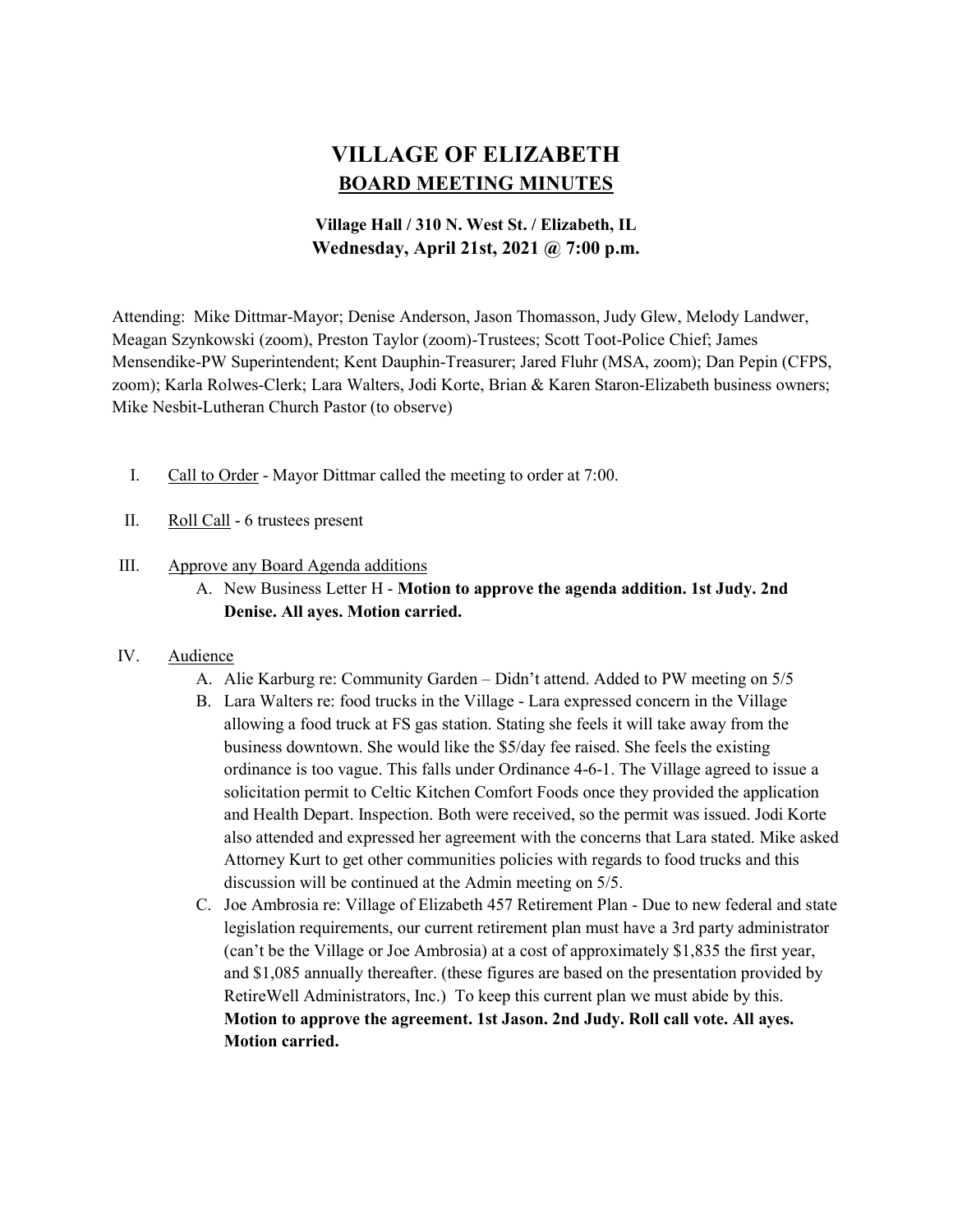## V. MSA

- A. Locust St. Sewer Project Fischer has completed the sanitary sewer replacement and storm sewer installation. The project continues to move forward on pace.
- B. IEPA Catlin St. Water Improvement Project N-Trak will be starting on 4/26. The first construction coordination meeting between N-Trak, Fischer, MSA and the Village took place last week. Notices (door hangers) will be hung on all affected homes for the temporary water shut off and boil order that will take place Monday.
- C. Downtown Sidewalk Project The supplemental agreement for the State's portion of this project was received Monday. MSA can now begin the design work for that.
- D. Splash Pad Update
	- 1. Budget summary Jared reviewed the current funding sources for this project.
	- 2. Notice of Award Motion to approve the base bid of \$574,745. 1st Jason. 2nd Denise. Roll call vote. All ayes. Motion carried.
- E. Landfill #2 EPA Non-Compliance Task Order In order to get a meeting with the IEPA and receive guidelines as to how to become compliant on closing out this landfill, the Village is hiring MSA. Motion to approve the task order in the amount of \$2,000. 1st Denise. 2nd Melody. Roll call vote. All ayes. Motion carried.
- VI. CFPS, Inc.
	- A. Locust St. Sewer Project No update
	- B. IEPA Water Improvement Project
		- 1. Loan Request #2 This should say Loan Request #1. This is on the consent agenda portion of tonight's agenda for approval. Once this funding is received (Dan said approx. a couple weeks) we can pay the majority of the loan back that was taken out at Apple River State Bank.
	- C. Downtown Sidewalk Project Update No update
	- D. Splash Pad Update No update
	- E. DCEO Grant #HR210018 Park Project \$112,500 Update The application is almost complete; Dan anticipated this to be submitted by the end of this week.
- VII. Police Report Chief Toot delivered his final police report. His last day with the Village will be 4/28/21. He was given a standing ovation for his service to our community.

#### VIII. Minutes

- A. Regular / March 2021 Motion to approve the minutes. 1st Judy. 2nd Meagan. All ayes. Motion carried.
- IX. Consent Agenda Mayor Dittmar asked that letter E. be removed from this agenda since we haven't heard back on the grant that will be funding the majority of it. Motion to approve all items listed, except letter E. 1st Meagan. 2nd Melody. Roll call vote. All ayes. Motion carried.
	- A. Approve IEPA Catlin St. Water Project Loan Request #1 for \$92,300
	- B. Approve MSA Task Order for the Municipal Parking Lot for \$14,850
	- C. Approve USDA Locust St. project Draw Request #5 for \$190,026.54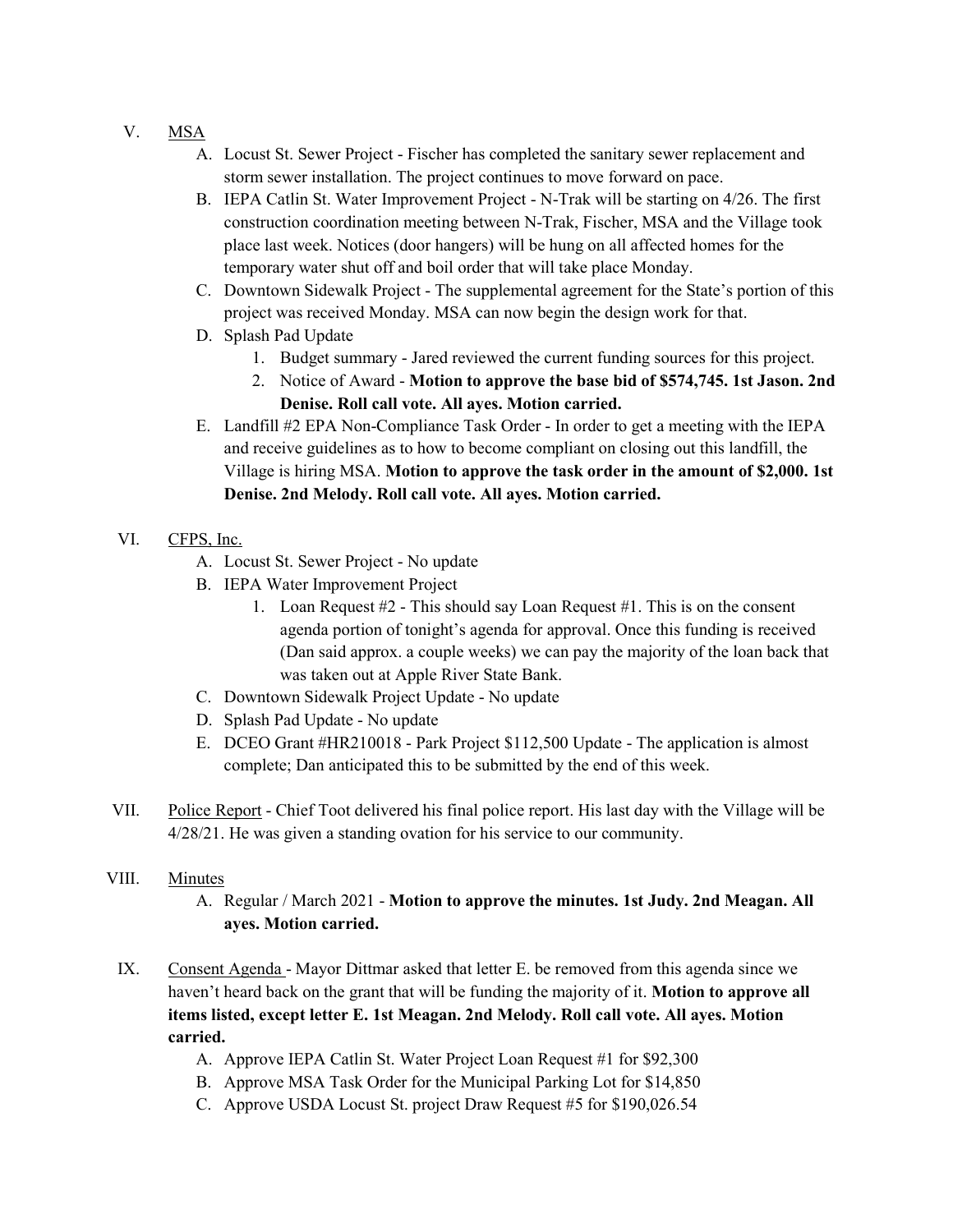- D. Approve Mississippi Valley Tree quote for Emerald Ash Borer of \$924
- E. Approve Village Park playground equipment quote from Team Reil of \$14,048 (\$10,000 will be paid from grant money, \$4,048 from Village funds) - **REMOVED.**
- F. Approve donation to the Elizabeth Food Basket for \$4,670.31
- G. Approve TIF payout for Wurster Storage of \$2,768/year for 5 years (total payout of \$13,843)
- H. Approve the payment to Howard Masonry for supplies/materials for the Veterans Memorial in the amount of \$3,045
- I. Approve the Home to Market Act
- J. Approve the fireworks "rain date" for Freedom Fest of 7/2
- X. Finances
	- A. Treasurer's Report Kent delivered the report. Motion to approve. 1st Jason. 2nd Judy. All ayes. Motion carried.
	- B. Payment of Bills Motion to pay the bills totaling \$30,402.18. 1st Judy. 2nd Denise. Roll call vote. All ayes. Motion carried.
	- C. Budget budget meeting was held right before the board meeting.
- XI. Committee Reports
	- A. Public Works
	- B. Administrative
	- C. Economic Development
- XII. Attorney Comments
	- A. Discussion and possible action to approve amended Ordinance 7-2-4 (to account for "no parking" area by Hwy 20 Brewing Co.) - Motion to approve the amended Ordinance. 1st Judy. 2nd Jason. All ayes. Motion carried. (2021-0421A)The footage needs to be filled in prior to publishing this.
	- B. Update on IDOT Hwy 20 Maintenance agreement No update
- XIII. Old Business (Other than Committee Mtg Minutes/Consent Agenda)
	- A. Apple River Fort annexation update No update.
	- B. Anonymous Grant (\$50,000) update No update.
	- C. IEPA Non-Compliance Letter Discussed under MSA. Task order to begin the compliance process was approved.
- XIV. New Business (Other than Committee Mtg Minutes/Consent Agenda)
	- A. Discussion and possible action to approve the Ordinance to vacate Illinois St. (undeveloped section behind E. Chicago St.) - (2021-0421B) Motion to approve. 1st Denise. 2nd Judy. 5 ayes. 1 abstain. Motion carried. \*After the meeting it was determined this ordinance needs to be revised to correct verbiage. The amended ordinance will be on the May board agenda for approval\*
	- B. Approve final plans for new Village Hall from BECreative Mayor Dittmar informed the board that the sidewalk by the new building will be designed by MSA (since Brian is not